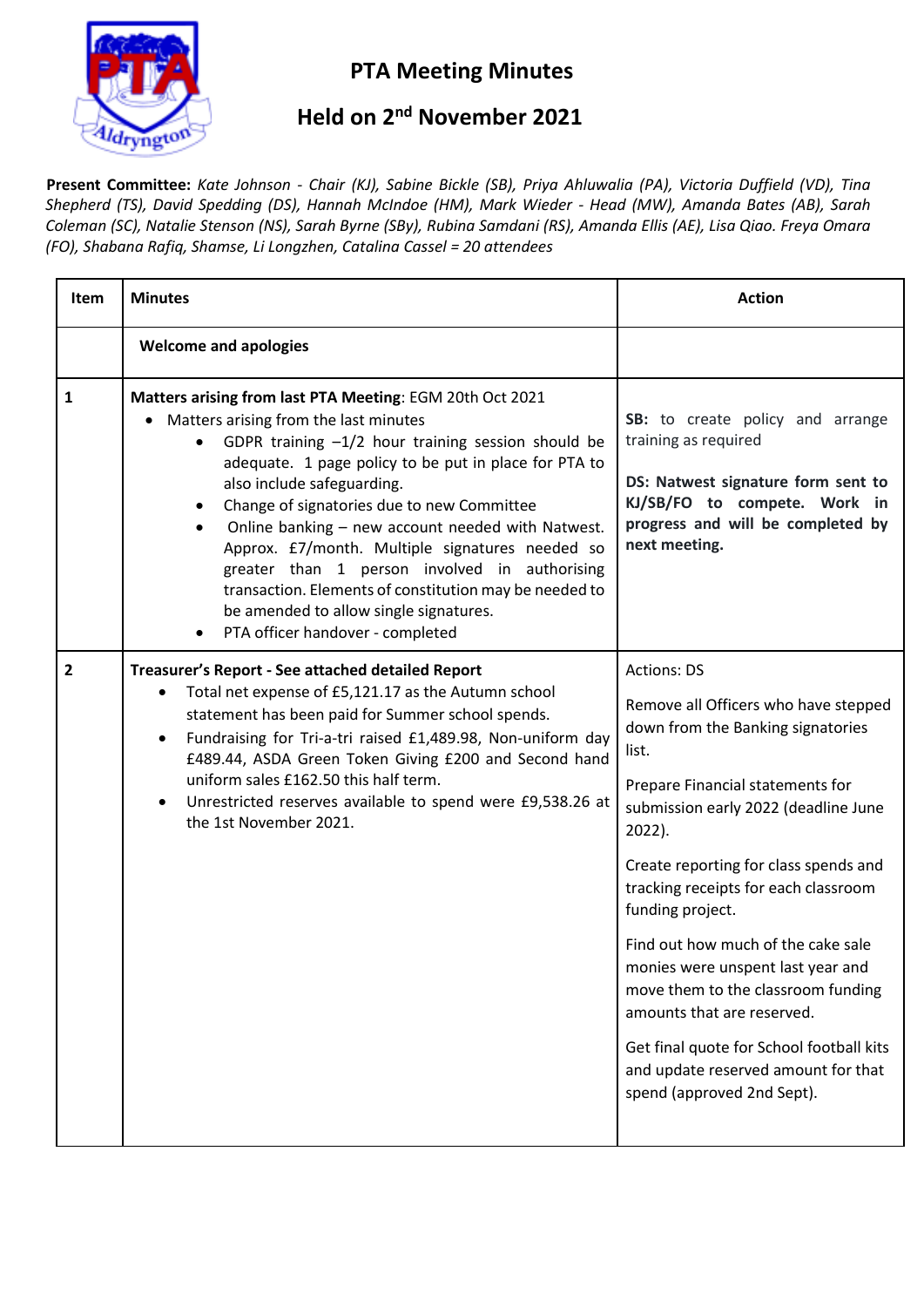| 3 | <b>Head Teacher's Update</b>                                                                                                                                                                                                                                                                                                                                                                                                                                                                                                                                                                                                                                                                                                                                                                                                                                                                                                                                                                                                                                                                                                               |                                                                                                                                                                                                                                                                                                                                                                                                                                                                                       |
|---|--------------------------------------------------------------------------------------------------------------------------------------------------------------------------------------------------------------------------------------------------------------------------------------------------------------------------------------------------------------------------------------------------------------------------------------------------------------------------------------------------------------------------------------------------------------------------------------------------------------------------------------------------------------------------------------------------------------------------------------------------------------------------------------------------------------------------------------------------------------------------------------------------------------------------------------------------------------------------------------------------------------------------------------------------------------------------------------------------------------------------------------------|---------------------------------------------------------------------------------------------------------------------------------------------------------------------------------------------------------------------------------------------------------------------------------------------------------------------------------------------------------------------------------------------------------------------------------------------------------------------------------------|
|   | • Out of contingency framework currently so events can be<br>planned but with caveat that may need to adapt if Covid worsens<br>during this half term<br>Would like to spend on outdoor projects, outdoor covered area,<br>continue with reception are $-$ perhaps use a large event so we<br>can match fund. Stage area being done Feb 2022<br>Giving consideration as to whether PTA should fundraise for a<br>large outdoor project e.g. outdoor covered area or smaller ad<br>hoc funding.<br>Smart Board replacement may also be on the horizon for future<br>planning (should last 10 years but some may already be 6 yrs.)<br>A question had been asked outside the meeting re more outdoor<br>play toys. RS confirmed that there were new unopened in the<br>garage which could be used.<br>Other events agreed by MW covered below in 'Events this term'.                                                                                                                                                                                                                                                                         | $VD$ – to keep up to date a google<br>calendar of PTA events on new<br>website.<br>SBy - to locate paperwork on smart<br>board orders to identify age of current<br>RS /Teachers $-$ can the new items be<br>unboxed for us please                                                                                                                                                                                                                                                    |
| 4 | <b>Christmas Fayre</b><br>• Confirmed by MW to go ahead Saturday 4th December 2021<br>11.30 am - 2.30pm. MW will unfortunately be unable to attend.<br>Event to be held outside<br>TEN license required<br>Set up will mainly be on the morning but the hall can be used<br>Friday 3rd after school to prepare items to be moved outside on<br>4 <sup>th</sup><br>• Gazebos required<br>Stallholders - open to new and previous stallholders<br>Catering - will be closest to hall and garage<br>• PA set up will be required - Simon Windisch has confirmed that<br>this will happen and a handover of the PA system to the PTA<br>team 11am<br>Staff raffle?<br>Usual games and Yr 6 stalls which can run outside<br>No grand draw - not running this year as limited time and<br>volunteers<br>Lower school crafts - Mrs Coleman confirmed LS would run<br>crafts, help and ideas would be welcomed<br>Christmas Tree – will go up on Thursday $2^{nd}$ after school, SB<br>requested position not too near door due to Christmas Fayre<br>foot traffic.<br>Choir $-$ can they open the fayre to encourage early visitors to<br>attend? | SBy - TEN license applied for 3.11.2021<br>Help and gazebos required - KJ will<br>request help at new uniform sale.<br>Check with George we have enough<br>Sand Bags to weigh gazebos down<br>Emily Counihan has previous<br>stallholder details to connect with<br>them for 2021<br>$MW - to confirm if staff raffle this yr.$<br>Craft suggestions - to Mrs Coleman -<br>perhaps glass jars with t-lights? Lots of<br>jars in garage some for ping pong<br>game, some may be spare? |
|   | Bottle Tombola – purchase of stock<br>Silent Auction - Hannah has list of previous companies<br>Upper School having school - will it be Miss Dunn to organise ?                                                                                                                                                                                                                                                                                                                                                                                                                                                                                                                                                                                                                                                                                                                                                                                                                                                                                                                                                                            | Helpers - KJ to request help for<br>tree/fayre at bag2school Nov 23rd<br>MW - to check with Mrs Fenning if this<br>is possible and confirm back asap<br>$VD$ – to purchase stock as previous yrs.<br>SBy has some alcohol donations via                                                                                                                                                                                                                                               |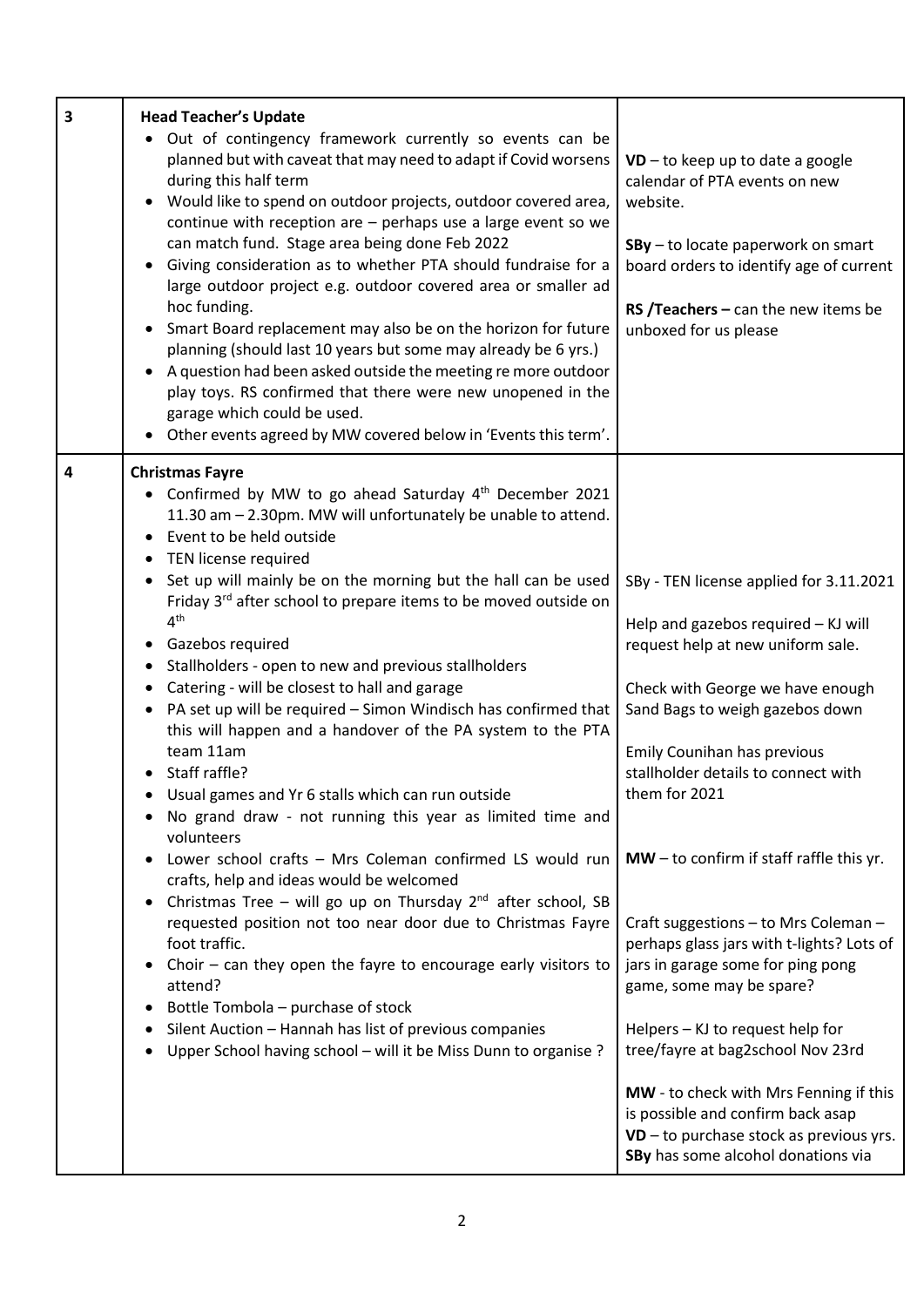|   |                                                                                                                                                                                                                                                                                                                                                                                                                                                                           | work and will pass to VD. Anil had<br>previously secured donations from the<br>Tesco Manager?<br>$KJ$ – will use list of companies to<br>approach for donations for Silent<br>auction<br>$VD$ – to issue a newsletter requesting<br>donations and help |
|---|---------------------------------------------------------------------------------------------------------------------------------------------------------------------------------------------------------------------------------------------------------------------------------------------------------------------------------------------------------------------------------------------------------------------------------------------------------------------------|--------------------------------------------------------------------------------------------------------------------------------------------------------------------------------------------------------------------------------------------------------|
| 5 | Other events this term                                                                                                                                                                                                                                                                                                                                                                                                                                                    |                                                                                                                                                                                                                                                        |
|   | <b>Disco</b><br>18 <sup>th</sup> November. Indoors. 3 bubble discos with clean down<br>between. F/L, MS and US. 45 minutes per disco.<br>TEN license already exists but needs new dates- NS has<br>contacted licensing to arrange<br>Parent helpers required by bubble e.g., LS parents help at LS<br>disco. No ME helpers due to Covid this time<br>Family lounge can be planned inside MS classrooms with<br>contingency plan in place, distancing and risk assessment. | VD - to send risk assessment for family<br>lounge to MW and appeal for helpers<br>for family lounge.                                                                                                                                                   |
|   | <b>Make the rules</b><br>No make the rules as school will do something for Children<br>in Need instead                                                                                                                                                                                                                                                                                                                                                                    | Priya - has advertised for help on<br>school FB page 3.11.2021                                                                                                                                                                                         |
|   | <b>WAP</b><br>w/c November 22 <sup>nd</sup><br>Priya confirmed planning all on schedule. Team in place but<br>volunteers will be needed by bubble                                                                                                                                                                                                                                                                                                                         | KJ-to contact Hema and confirm                                                                                                                                                                                                                         |
|   | <b>Bag to School</b><br>November 23 <sup>rd</sup> – to go ahead. Hema volunteered to head<br>this event and manage collection of donations                                                                                                                                                                                                                                                                                                                                | KJ - to liaise with Amanda re washable<br>hats<br>alternatives<br>or<br>on<br>an<br>environmental basis.                                                                                                                                               |
|   | Santa Run<br>Amanda Bates has offered to plan the event which will go<br>ahead,<br>Santa hats - to purchase or not? Sabine has located some in<br>the garage which could be used. (37 found - cost £60 last<br>time purchased - PTA Approved buying more.                                                                                                                                                                                                                 | AB-to liaise with MW on exact date of<br>Santa Run<br>TS-to confirm date for sale                                                                                                                                                                      |
|   | <b>Secondhand Uniform</b><br>Tina Shepherd to confirm but expected to be w/c 15 <sup>th</sup> and<br>the sale will be also used to secure help for fayre/tree -<br>(don't think need to advertise help for tree I have done for<br>last several years and the less help from kids the better!!)                                                                                                                                                                           | DS - to check if paid for?                                                                                                                                                                                                                             |
|   | <b>Christmas Panto</b><br>15 <sup>th</sup> December. All booked.                                                                                                                                                                                                                                                                                                                                                                                                          |                                                                                                                                                                                                                                                        |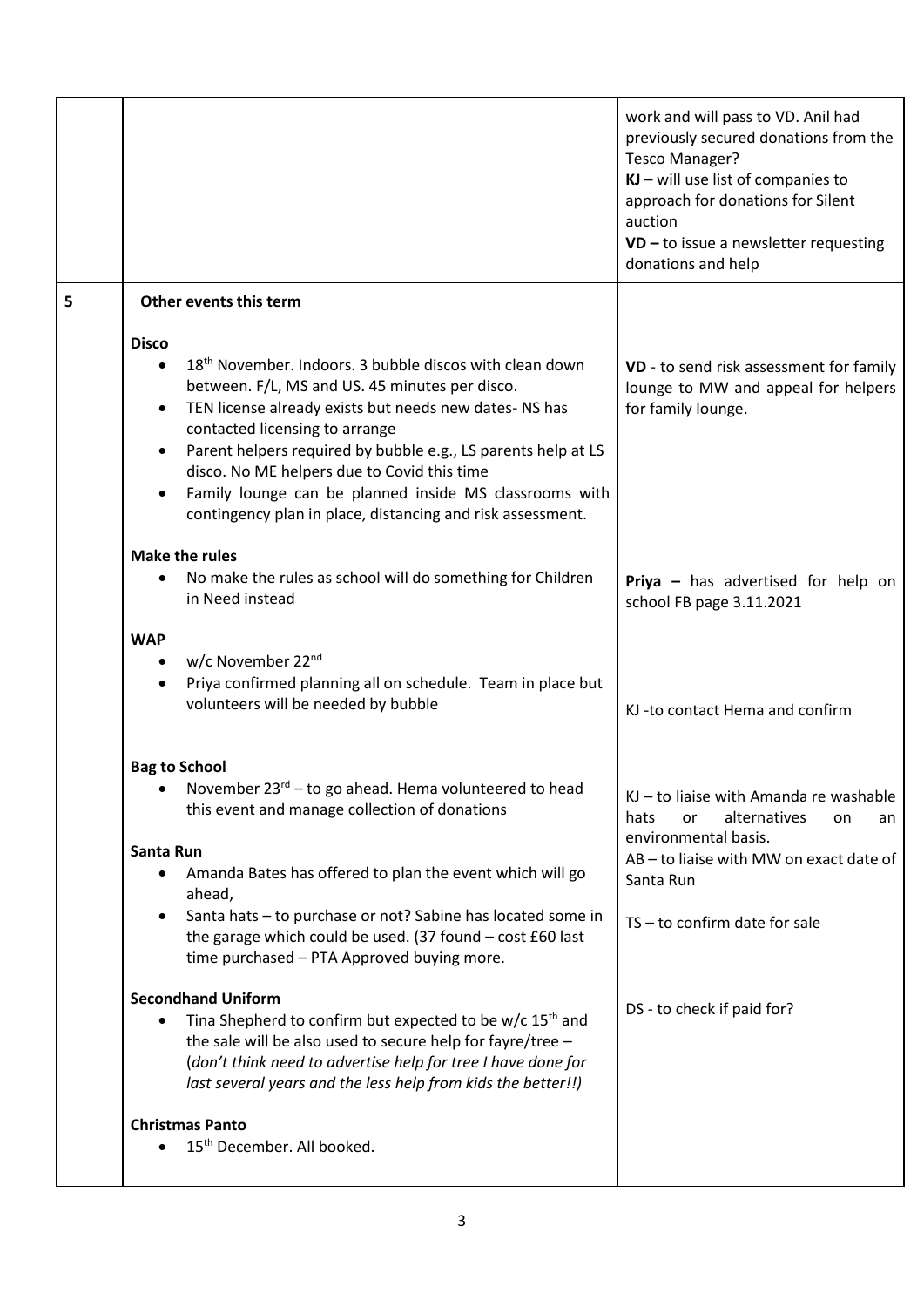|   | <b>Virtual Santa</b><br>11/12 <sup>th</sup> December. 1 Santa secured (James)<br>Need another if there are to be 60 slots (30 per Santa). Time<br>$\bullet$<br>needed for DBS checks<br>Priya will advertise for another Santa and confirm position to<br>finalise details<br><b>Bake Sales</b>                                                                                                                                                                                                                                                                                                                                                                                                                                          | <b>PG</b> – still looking for a $2^{nd}$ Santa and 60<br>santa gifts at a good price.                                                    |
|---|------------------------------------------------------------------------------------------------------------------------------------------------------------------------------------------------------------------------------------------------------------------------------------------------------------------------------------------------------------------------------------------------------------------------------------------------------------------------------------------------------------------------------------------------------------------------------------------------------------------------------------------------------------------------------------------------------------------------------------------|------------------------------------------------------------------------------------------------------------------------------------------|
|   | Too much planned for a bake sale this term. Discussed<br>bringing back outdoor sales in the Spring Term as agreed<br>they are popular and fun for the children. Was agreed last<br>term that PTA would give each class £100 for the to spend<br>how they like to make up for lost monies from bake sales.                                                                                                                                                                                                                                                                                                                                                                                                                                |                                                                                                                                          |
| 6 | AOB: -                                                                                                                                                                                                                                                                                                                                                                                                                                                                                                                                                                                                                                                                                                                                   |                                                                                                                                          |
|   | <b>Eid Party</b> – Shamse to lead this exciting new event $-$ for children<br>and adults in July. 15/7 was suggested as a date to be confirmed<br>by the school once July calendar becomes clear. Will be held<br>outside. Will likely replace summer fayre this year particularly as<br>there is a circus in 2022 (circus may include some PTA stalls).<br>Picnic and Poetry was discussed - has been a combined school.<br>PTA event previous. MW advised that July was busy with<br>leaving/transition events and Sports Day, but it could be<br>combined with sports day. Will confirm early 2022.<br>Ramadan $-$ desserts from around the world suggested by<br>Shamse - could be combined as a bake sale event? Discuss in<br>2022 | Shamse - will go on the agenda for<br>more detailed planning early 2022.                                                                 |
|   | <b>Match Funding</b><br>TS - match funding needs promoting for those parents who work for<br>corporates to ensure they know how to match.                                                                                                                                                                                                                                                                                                                                                                                                                                                                                                                                                                                                | $TS - to find parents who work for$<br>Vodafone or Microsoft.                                                                            |
| 8 | <b>Agreed Dates of next meetings.</b><br>12 <sup>th</sup> Jan 2022<br>Please notify secretaries (secretary@aldryngtonpta.com) of<br>any agenda items in advance.                                                                                                                                                                                                                                                                                                                                                                                                                                                                                                                                                                         | SBy / Sara Deadman - will create<br>agenda. Sby will create zoom link for<br>the meeting and circulate via FB/parent<br>mail from office |
| 9 | <b>Car Parked</b><br>Events which do not need volunteers immediately: -<br>Silver Coin Mosaics (formerly Copper Coin Mosaic)<br>i.<br>Happy Circus: PTA Officers and additional volunteers.<br>ii.<br>(Rearranged date: 22ndApril 2022)<br>Eid Party - July<br>iii.<br>Rubbish Club - idea from Tiffany Forshaw - for next<br>iv.<br>agenda                                                                                                                                                                                                                                                                                                                                                                                              |                                                                                                                                          |